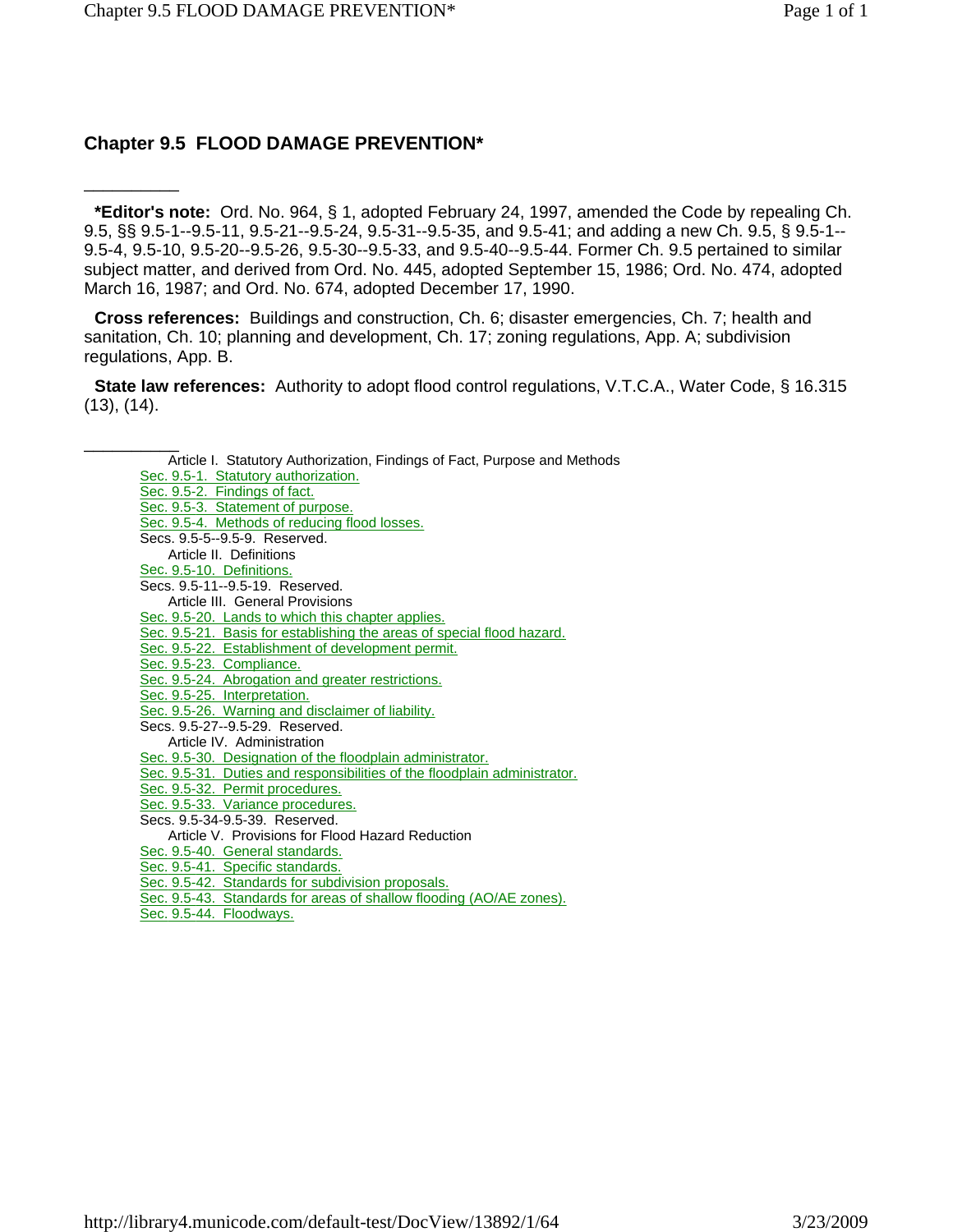### **ARTICLE I. STATUTORY AUTHORIZATION, FINDINGS OF FACT, PURPOSE AND METHODS**

### **Sec. 9.5-1. Statutory authorization.**

The Legislature of the State of Texas has in V.T.C.A., Water Code §§ 16.315--16.319, delegated the responsibility of local governmental units to adopt regulations designed to minimize flood losses. Therefore, the city council does ordain as follows.

(Ord. No. 97-964, § 1, 2-24-1997; Code 1983, § 9.5-1)

### **Sec. 9.5-2. Findings of fact.**

(a) The flood hazard areas of the city are subject to periodic inundation which results in loss of life and property, health and safety hazards, disruption of commerce and governmental services, and extraordinary public expenditures for flood protection and relief, all of which adversely affect the public health, safety and general welfare.

(b) These flood losses are created by the cumulative effect of obstructions in floodplains which cause an increase in flood heights and velocities, and by the occupancy of flood hazards areas by uses vulnerable to floods and hazardous to other lands because they are inadequately elevated, floodproofed or otherwise protected from flood damage.

(Ord. No. 97-964, § 1, 2-24-1997; Code 1983, § 9.5-2)

### **Sec. 9.5-3. Statement of purpose.**

It is the purpose of this chapter to promote the public health, safety and general welfare and to minimize public and private losses due to flood conditions in specific areas by provisions designed to:

- (1) Protect human life and health;
- (2) Minimize expenditure of public money for costly flood control projects;

(3) Minimize the need for rescue and relief efforts associated with flooding and generally undertaken at the expense of the general public;

(4) Minimize prolonged business interruptions;

(5) Minimize damage to public facilities and utilities such as water and gas mains, electric, telephone and sewer lines, streets and bridges located in floodplains;

(6) Help maintain a stable tax base by providing for the sound use and development of floodprone areas in such a manner as to minimize future flood blight areas; and

(7) Insure that potential buyers are notified that property is in a flood area.

(Ord. No. 97-964, § 1, 2-24-1997; Code 1983, § 9.5-3)

### **Sec. 9.5-4. Methods of reducing flood losses.**

In order to accomplish its purposes, this chapter uses the following methods: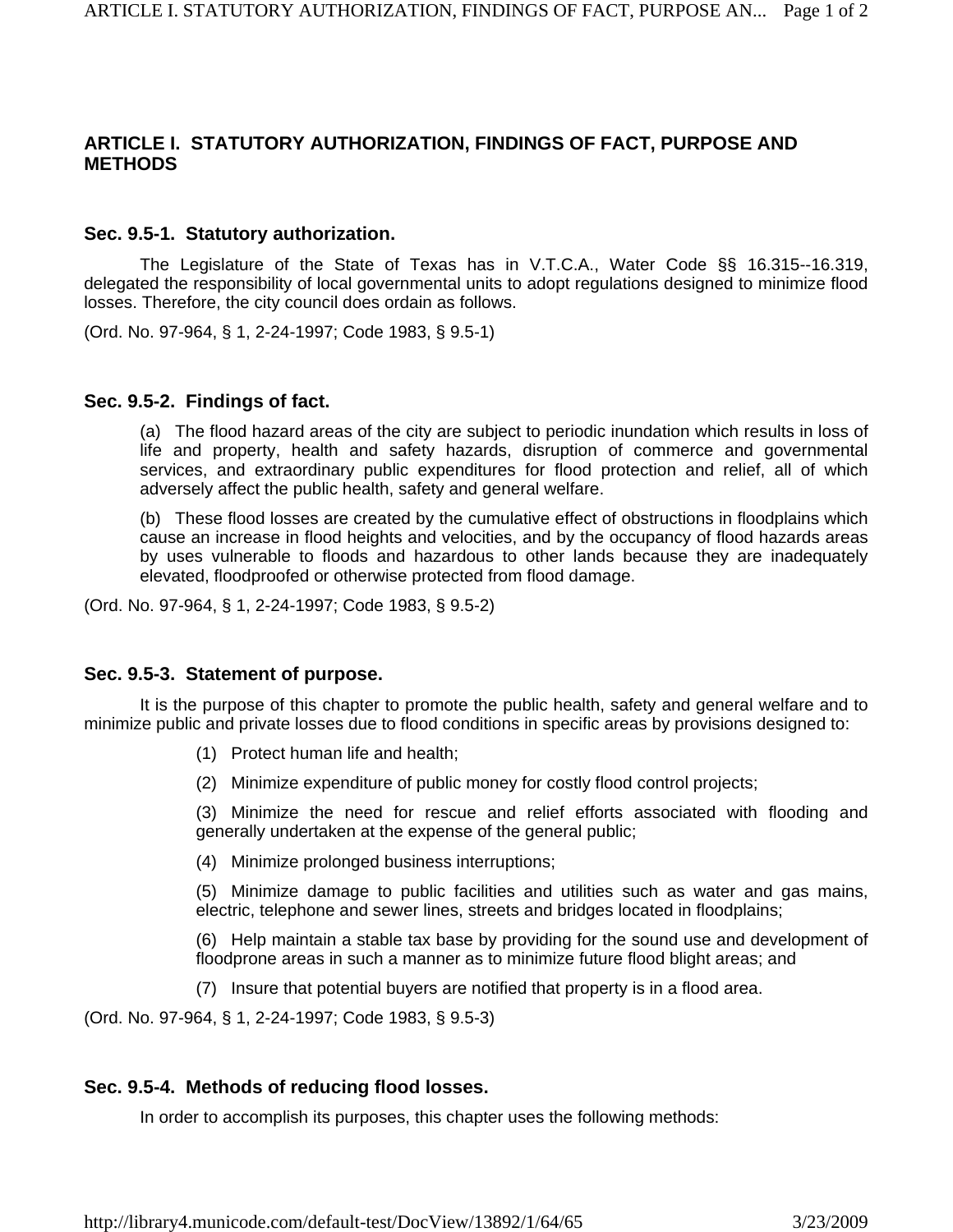(1) Restrict or prohibit uses that are dangerous to health, safety or property in times of flood, or cause excessive increases in flood heights or velocities;

(2) Require that uses vulnerable to floods, including facilities which serve such uses, be protected against flood damage at the time of initial construction;

(3) Control the alteration of natural floodplains, stream channels, and natural protective barriers, which are involved in the accommodation of floodwaters;

(4) Control filling, grading, dredging and other development which may increase flood damage;

(5) Prevent or regulate the construction of flood barriers which will unnaturally divert floodwaters or which may increase flood hazards to other lands.

(Ord. No. 97-964, § 1, 2-24-1997; Code 1983, § 9.5-4)

Secs. 9.5-5--9.5-9. Reserved.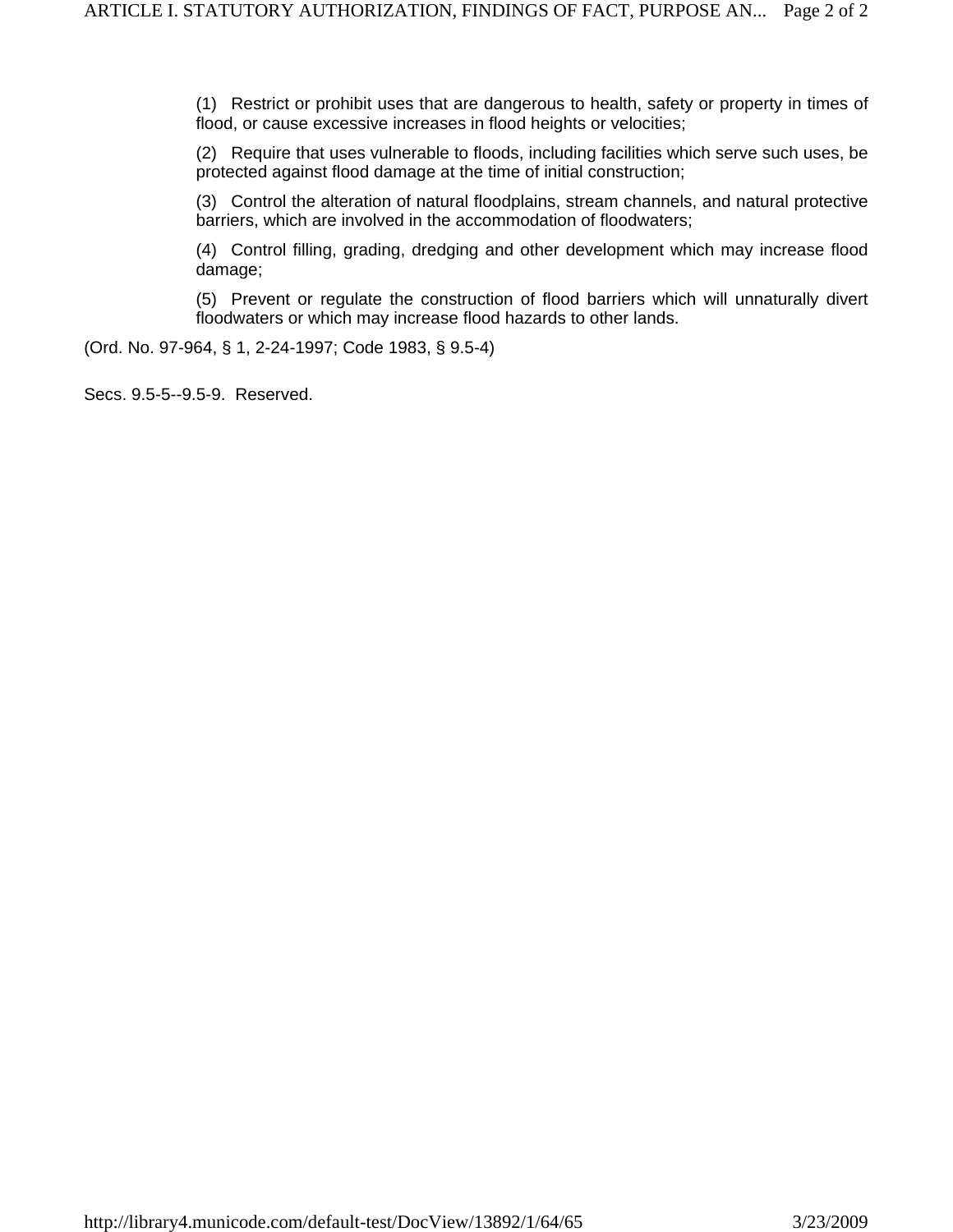### **ARTICLE II. DEFINITIONS**

### **Sec. 9.5-10. Definitions.**

Unless specifically defined below, words or phrases used in this chapter shall be interpreted to give them the meanings they have in common usage and to give this chapter its most reasonable application.

*Alluvial fan flooding* means flooding occurring on the surface of an alluvial fan or similar landform which originates at the apex and is characterized by high-velocity flows; active processes of erosion, sediment transport, and deposition; and unpredictable flow paths.

*Apex* means a point on an alluvial fan or similar landform below which the flow path of the major stream that formed the fan becomes unpredictable and alluvial fan flooding can occur.

*Area of shallow flooding* means a designated AC, AH, or VO zone on a community's flood insurance rate map with a one percent change or greater annual chance of flooding to an average depth of one to three feet where a clearly defined channel does not exist, where the path of flooding is unpredictable and where velocity flow may be evident. Such flooding is characterized by ponding or sheet flow.

*Area of special flood hazard* is the land in the floodplain within a community subject to a one percent or greater chance of flooding in any given year. The area may be designated as Zone A on the flood hazard boundary map (FHBM). After detailed ratemaking has been completed in preparation for publication of the FIRM, Zone A usually is refined into Zones A, AE, AH, AO, A1-00, VO, V1-30, VE or V.

*Base flood* means the flood having a one percent chance of being equalled or exceeded in any given year.

*Basement* means any area of the building having its floor subgrade (below ground level) on all sides.

*Critical feature* means an integral and readily identifiable part of a flood protection system, without which the flood protection provided by the entire system would be compromised.

*Development* means any manmade change in improved and unimproved real estate, including, but not limited to, buildings or other structures, mining, dredging, filling, grading, paving, excavation or drilling operations or storage of equipment or materials.

*Elevated building* means a nonbasement building (i) built, in the case of a building in Zones A1- 30, AE, A, A99, AO, AH, B, C, X, and D, to have the top of the elevated floor, or in the case of a building in Zones V1-30, VE, or V, to have the bottom of the lowest horizontal structure member of the elevated floor elevated above the ground level by means of pilings, columns (posts and piers), or shear walls parallel to the flow of the water and (ii) adequately anchored so as not to impair the structural integrity of the building during a flood of up to the magnitude of the base flood. In the case of Zones A1- 30, AE, A, A99, AO, AH, B, C, X, and D, "elevated building" also includes a building elevated by means of fill or solid foundation perimeter walls with openings sufficient to facilitate the unimpeded movement of floodwaters. In the case of Zones V1-30, VE, or V, "elevated building" also includes a building otherwise meeting the definition of "elevated building," even though the lower area is enclosed by means of breakaway walls if the breakaway walls met the standards of Section 60.3(e)(5) of the National Flood Insurance Program regulations.

*Existing construction* means, for the purpose of determining rates, structures for which the "start of construction" commenced before the effective date of the FIRM or before January 1, 1975, for FIRMs effective before that date. "Existing construction" may also be referred to as "existing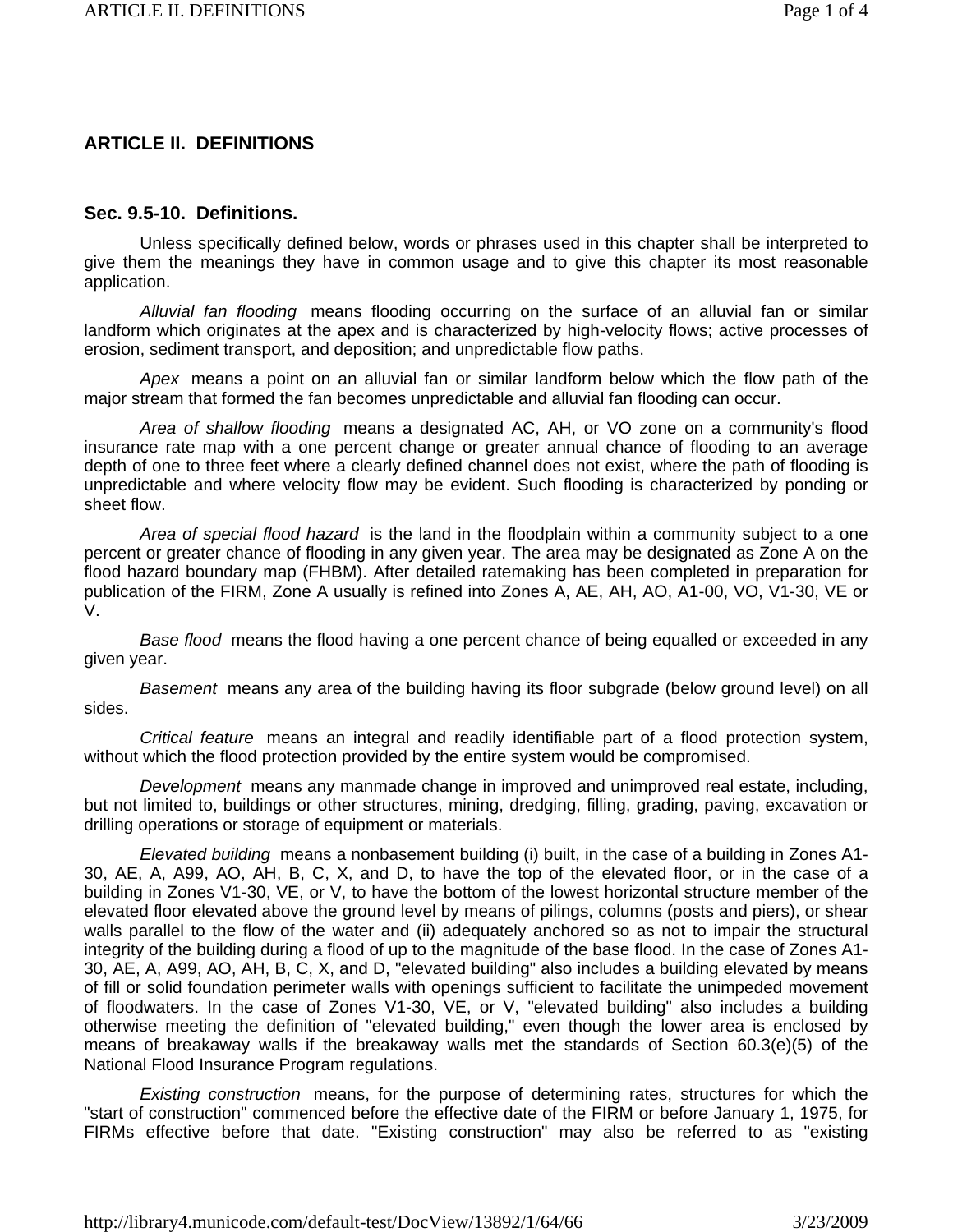#### structures."

*Existing manufactured home park or subdivision* means a manufactured home park or subdivision for which the construction of facilities for servicing the lots on which the manufactured homes are to be affixed (including, at a minimum, the installation of utilities, the construction of streets, and either final site grading or the pouring of concrete pads) is completed before the effective date of the floodplain management regulations adopted by a community.

*Expansion to an existing manufactured home park or subdivision* means the preparation of additional sites by the construction of facilities for servicing the lots on which the manufactured homes are to be affixed (including the installation of utilities, the construction of streets, and either final site grading or the pouring of concrete pads).

*Flood* or *flooding* means a general and temporary condition of partial or complete inundation of normally dry land areas from:

- (1) The overflow of inland or tidal waters.
- (2) The unusual and rapid accumulation of runoff of surface waters from any source.

*Flood insurance rate map (FIRM)* means an official map of a community, on which the Federal Emergency Management Agency has delineated both the areas of special flood hazards and the risk premium zones applicable to the community.

*Flood insurance study* is the official report provided by the Federal Emergency Management Agency. The report contains flood profiles, water surface elevation of the base flood, as well as the flood boundary-floodway map.

*Floodplain or floodprone area* means any land area susceptible to being inundated by water from any source (see definition of flooding).

*Floodplain management* means the operation of an overall program of corrective and preventive measures for reducing flood damage, including but not limited to emergency preparedness plans, flood control works and floodplain management regulations.

*Floodplain management regulations* means zoning ordinances, subdivision regulations, building codes, health regulations, special purpose ordinances (such as a floodplain ordinance, grading ordinance and erosion control ordinance) and other applications of police power. The term describes such state or local regulations, in any combination thereof, which provide standards for the purpose of flood damage prevention and reduction.

*Flood protection system* means those physical structural works for which funds have been authorized, appropriated, and expended and which have been constructed specifically to modify flooding in order to reduce the extent of the areas within a community subject to a "special flood hazard" and the extent of the depths of associated flooding. Such a system typically includes hurricane tidal barriers, dams, reservoirs, levees or dikes. These specialized flood modifying works are those constructed in conformance with sound engineering standards.

*Flood proofing* means any combination of structural and non-structural additions, changes, or adjustments to structures which reduce or eliminate flood damage to real estate or improved real property, water and sanitary facilities, structures and their contents.

*Floodway (regulatory floodway)* means the channel of a river or other watercourse and the adjacent land areas that must be reserved in order to discharge the base flood without cumulatively increasing the water surface elevation more than a designated height.

*Functionally dependent use* means a use which cannot perform its intended purpose unless it is located or carried out in close proximity to water. The term includes only docking facilities, port facilities that are necessary for the loading an unloading of cargo or passengers, and ship building and ship repair facilities, but does not include long-term storage or related manufacturing facilities.

*Highest adjacent grade* means the highest natural elevation of the ground surface prior to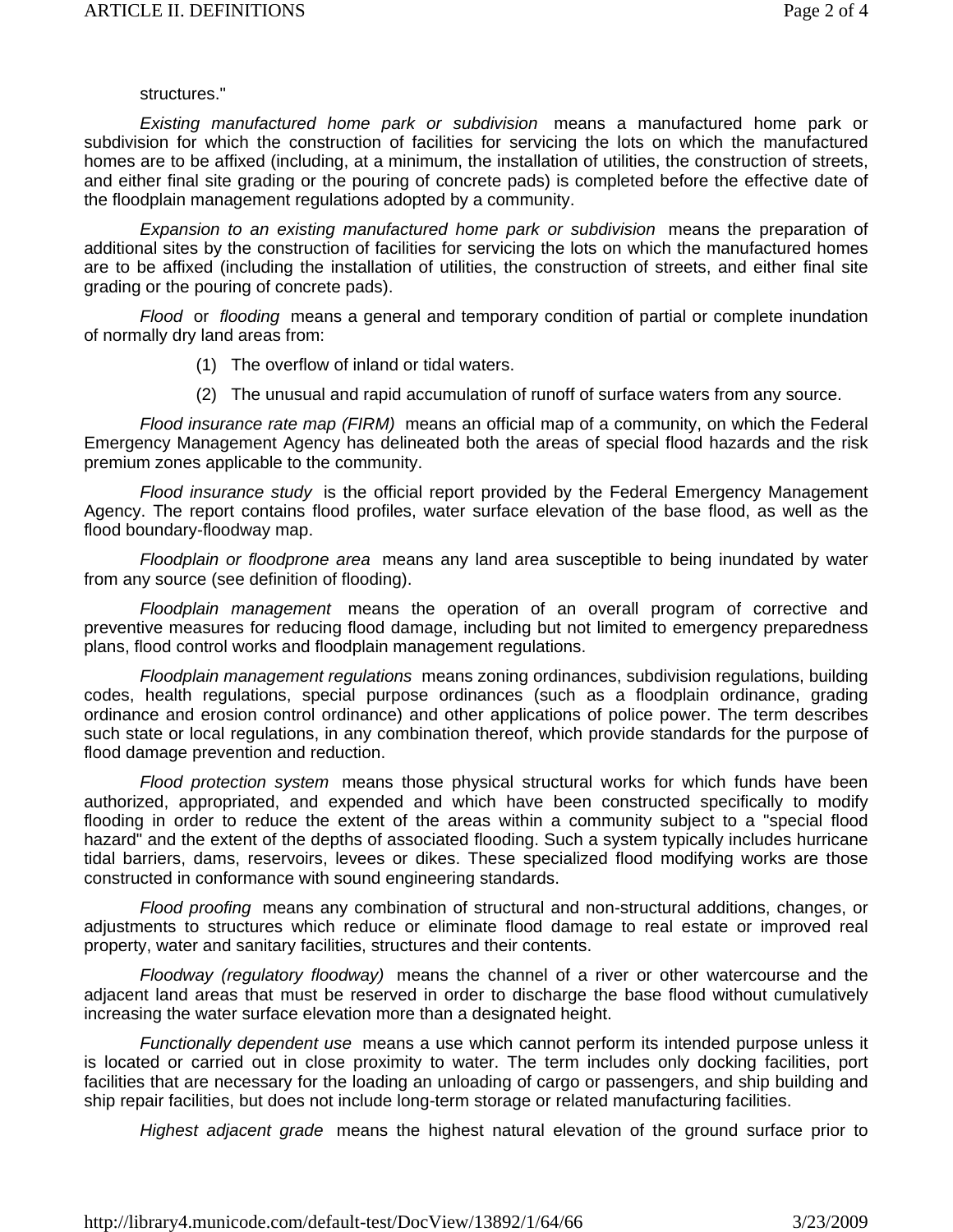construction next to the proposed walls of a structure.

*Historic structure* means any structure that is:

(1) Listed individually in the National Register of Historic Places (a listing maintained by the Department of Interior) or preliminarily determined by the Secretary of the Interior as meeting the requirements for individual listing on the Natural Register;

(2) Certified or preliminarily determined by the Secretary of the Interior as contributing to the historical significance of a registered historic district of a district preliminarily determined by the Secretary to qualify as a registered historic district;

(3) Individually listed on a state inventory of historic places in states with historic preservation programs which have been approved by the Secretary of Interior; or

(4) Individually listed on a local inventory of historic places in communities with historic preservation programs that have been certified either;

a. By an approved state program as determined by the Secretary of the Interior or;

b. Directly by the Secretary of the Interior in states without approved programs.

*Levee* means a manmade structure, usually an earthen embankment, designed and constructed in accordance with sound engineering practices to contain, control, or divert the flow of water so as to provide protection from temporary flooding.

*Levee system* means a flood protection system which consists of a levee, or levees, and associated structures, such as closure and drainage devices, which are constructed and operated in accordance with sound engineering practices.

*Lowest floor* means the lowest floor of the lowest enclosed area (including basement). An unfinished or flood resistant enclosure, usable solely for parking of vehicles, building access or storage in an area other than a basement area is not considered a building's lowest floor; provided that such enclosure is not built so as to render the structure in violation of the applicable nonelevation design requirement of Section 60.3 of the National Flood Insurance Program regulations.

*Manufactured home* means a structure transportable in one or more sections, which is built on a permanent chassis and is designed for use with or without a permanent foundation when connected to the required utilities. The term "manufactured home" does not include a "recreational vehicle."

*Manufactured home park or subdivision* means a parcel (or contiguous parcels) of land divided into two or more manufactured home lots for rent or sale.

*Mean sea level* means, for purposes of the National Flood Insurance Program, the National Geodetic Vertical Datum (NGVD) of 1929 or other datum, to which base flood elevations shown on a community's flood insurance rate map are referenced.

*New construction* means, for the purpose of determining insurance rates, structures for which the "start of construction" commenced on or after the effective date of an initial FIRM or after December 31, 1974, whichever is later, and includes any subsequent improvements to such structures. For floodplain management purposes, "new construction" means structures for which the "start of construction" commenced on or after the effective date of a floodplain management regulation adopted by a community and includes any subsequent improvements to such structures.

*New manufactured home park or subdivision* means a manufactured home park or subdivision for which the construction of facilities for servicing the lots on which the manufactured homes are to be affixed (including at a minimum, the installation of utilities, the construction of streets, and either final site grading or the pouring of concrete pads) is completed on or after the effective date of floodplain management regulations adopted by a community.

*Recreational vehicle* means a vehicle which is (i) built on a single chassis; (ii) 400 square feet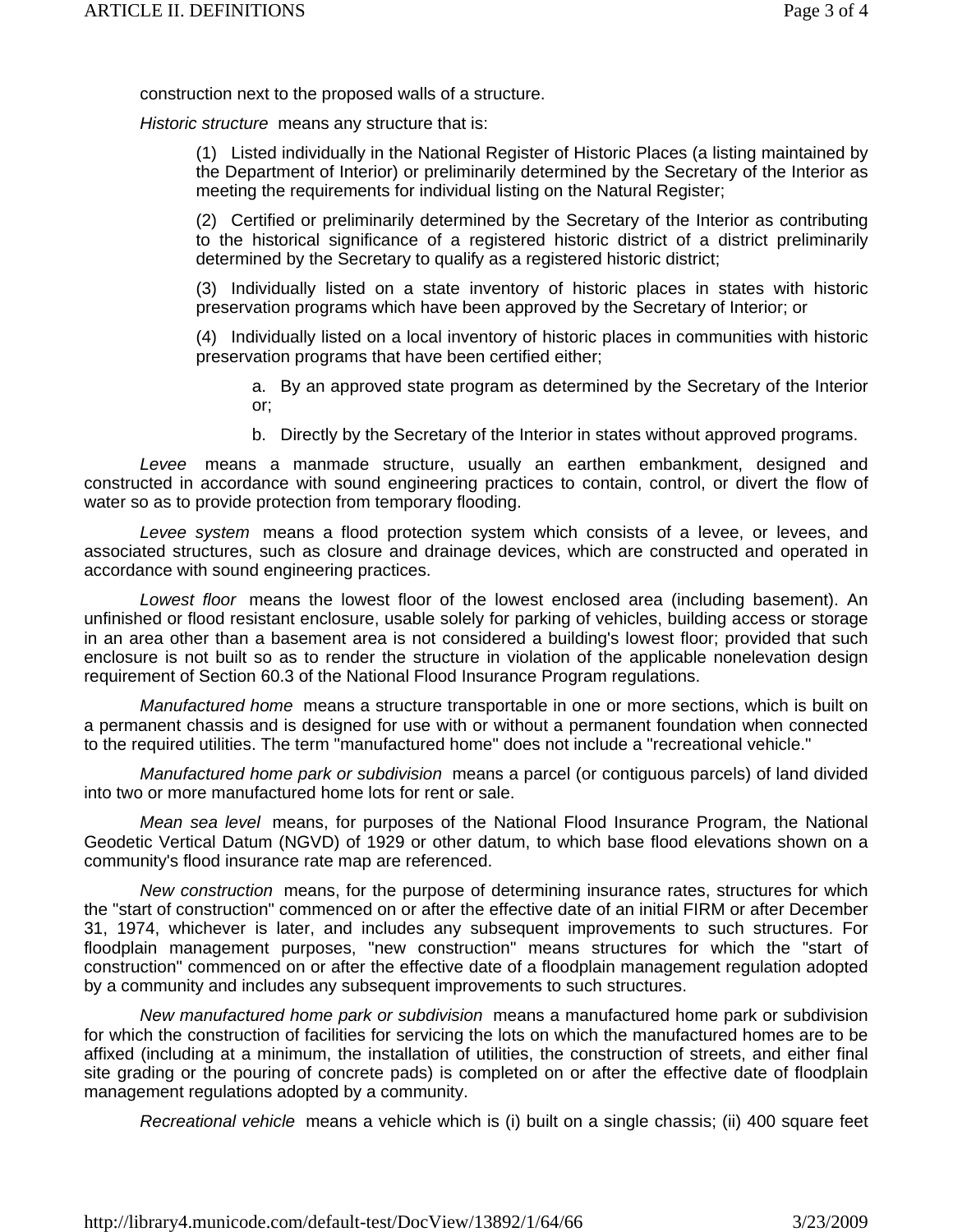or less when measured at the largest horizontal projections; (iii) designed to be self-propelled or permanently towable by a light duty truck; and (iv) designed primarily not for use as a permanent dwelling but as temporary living quarters for recreational, camping, travel, or seasonal use.

*Start of construction* (for other than new construction or substantial improvements under the Coastal Barrier Resources Act (Pub. L. 97-348)). Includes substantial improvement and means the date the building permit was issued, provided the actual start of construction, repair, reconstruction, rehabilitation, addition, placement, or other improvement was within 180 days of the permit date. The actual start means either the first placement of permanent construction of a structure on a site, such as the pouring of slab or footings, the installation of piles, the construction of columns, or any work beyond the stage of excavation; or the placement of a manufactured home on a foundation. Permanent construction does not include land preparation, such as clearing, grading and filling; nor does it include the installation of streets and/or walkways; nor does it include excavation for basement, footings, piers or foundations or the erection of temporary forms; nor does it include the installation on the property of accessory buildings, such as garages or sheds not occupied as dwelling units or not part of the main structure. For a substantial improvement, the actual start of construction means the first alteration of any wall, ceiling, floor, or other structural part of a building, whether or not that alteration affects the external dimensions of the building.

*Structure* means a walled and roofed building, including a gas or liquid storage tank, that is principally above ground, as well as a manufactured home.

*Substantial damage* means damage of any origin sustained by a structure whereby the cost of restoring the structure to its before damaged condition would equal or exceed 50 percent of the market value of the structure before the damage occurred.

*Substantial improvement* means any reconstruction, rehabilitation, addition, or other improvement of a structure, the cost of which equals or exceeds 50 percent of the market value of the structure before "start of construction" of the improvement. This includes structures which have incurred "substantial damage," regardless of the actual repair work performed. The term does not, however, include either:

> (1) Any project for improvement of a structure to correct existing violations of state or local health, sanitary, or safety code specifications which have been identified by the local code enforcement official and which are the minimum necessary conditions; or

> (2) Any alteration of a "historic structure", provided that the alteration will not preclude the structure's continued designation as a "historic structure."

*Variance* is a grant of relief to a person from the requirement of this chapter when specific enforcement would result in unnecessary hardship. A variance, therefore, permits construction or development in a manner otherwise prohibited by this chapter. (For full requirements see Section 60.6 of the National Flood Insurance Program regulations.)

*Violation* means the failure of a structure or other development to be fully compliant with the community's floodplain management regulations. A structure or other development without the elevation certificate, other certifications, or other evidence of compliance required in Section 60.3(b)(5),  $(c)(4)$ ,  $(c)(10)$ ,  $(d)(3)$ ,  $(e)(2)$ ,  $(3)$ , $(4)$ , or  $(e)(5)$  is presumed to be in violation until such time as that documentation is provided.

*Water surface elevation* means the height, in relation to the National Geodetic Vertical Datum (NGVD) of 1929 (or other datum, where specified), of floods of various magnitudes and frequencies in the floodplains of coastal or riverine areas.

(Ord. No. 97-964, § 1, 2-24-1997; Code 1983, § 9.5-10)

Secs. 9.5-11--9.5-19. Reserved.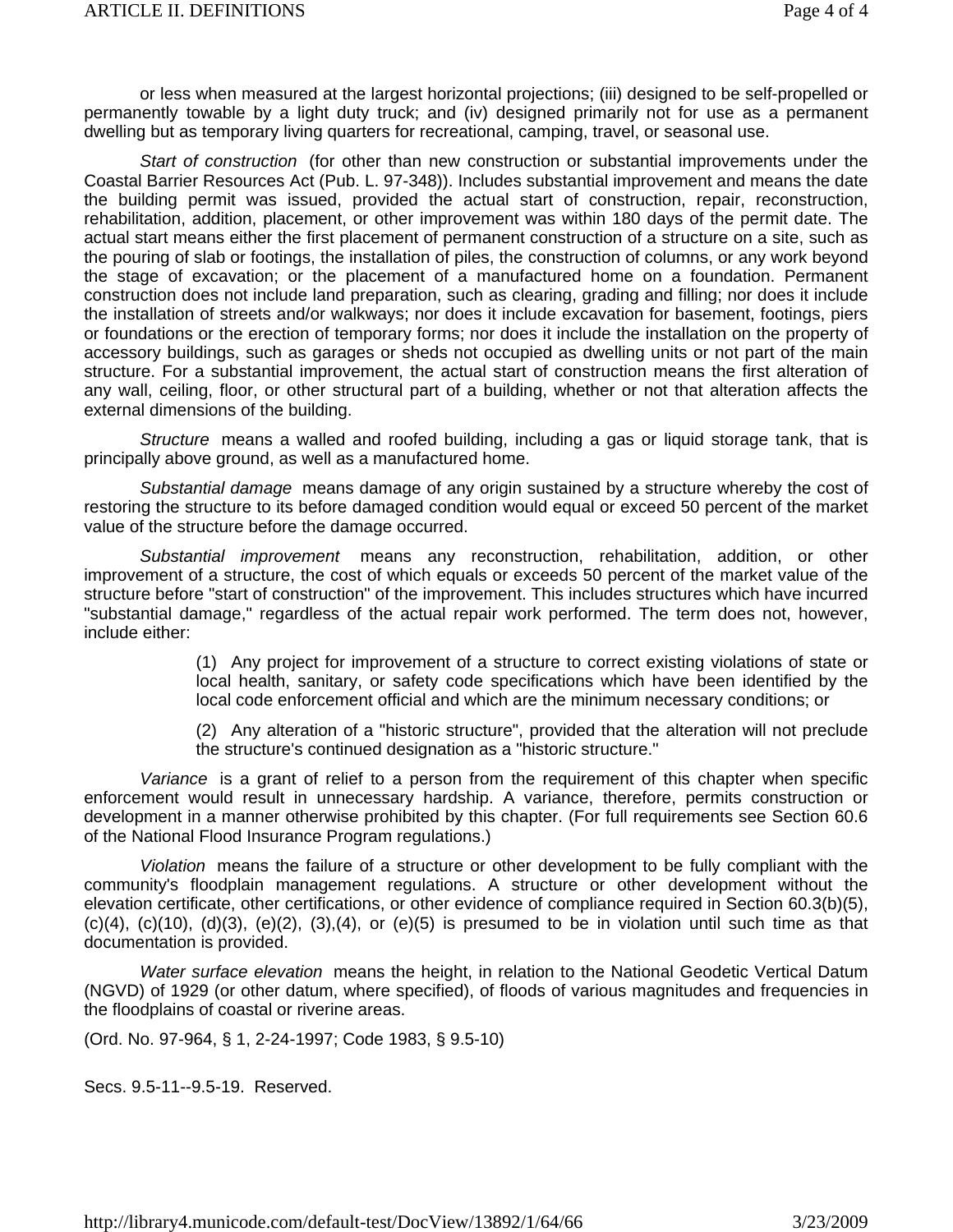# **ARTICLE III. GENERAL PROVISIONS**

## **Sec. 9.5-20. Lands to which this chapter applies.**

This chapter shall apply to all areas of special flood hazard with the jurisdiction of the city.

(Ord. No. 97-964, § 1, 2-24-1997; Code 1983, § 9.5-20)

## **Sec. 9.5-21. Basis for establishing the areas of special flood hazard.**

The areas of special flood hazard identified by the Federal Emergency Management Agency in a scientific and engineering report entitled, "The Flood Insurance Study for Denton County, Texas and Incorporated Areas," dated September 20, 1995, with accompanying flood insurance rate maps and flood boundary-floodway maps (FBFM) and any revisions thereto are hereby adopted by reference and declared to be a part of this chapter.

(Ord. No. 97-964, § 1, 2-24-1997; Code 1983, § 9.5-21)

## **Sec. 9.5-22. Establishment of development permit.**

A development permit shall be required to ensure conformance with the provisions of this chapter.

(Ord. No. 97-964, § 1, 2-24-1997; Code 1983, § 9.5-22)

## **Sec. 9.5-23. Compliance.**

No structure or land shall be located, altered, or have its use changed without full compliance with the terms of this chapter and other applicable regulations.

(Ord. No. 97-964, § 1, 2-24-1997; Code 1983, § 9.5-23)

## **Sec. 9.5-24. Abrogation and greater restrictions.**

This chapter is not intended to repeal, abrogate, or impair any existing easements, covenants, or deed restrictions. However, where this chapter and another ordinance, easement, covenant, or deed restriction conflict or overlap, whichever imposes the more stringent restrictions shall prevail.

(Ord. No. 97-964, § 1, 2-24-1997; Code 1983, § 9.5-24)

## **Sec. 9.5-25. Interpretation.**

In the interpretation and application of this chapter, all provisions shall be:

- (1) Considered as minimum requirements;
- (2) Liberally construed in favor of the governing body; and
- (3) Deemed neither to limit nor repeal any other powers granted under state statutes.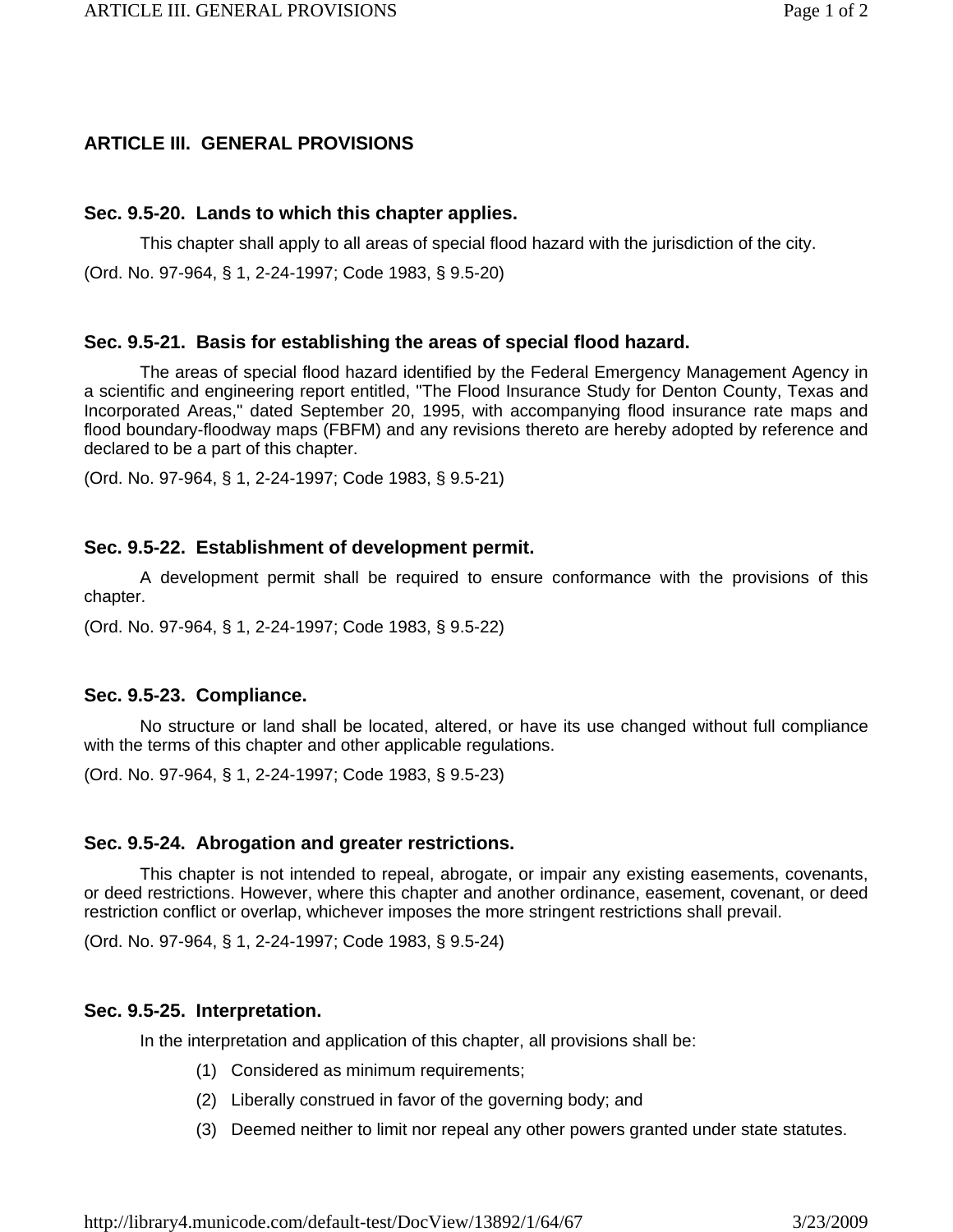(Ord. No. 97-964, § 1, 2-24-1997; Code 1983, § 9.5-25)

# **Sec. 9.5-26. Warning and disclaimer of liability.**

The degree of flood protection required by this chapter is considered reasonable for regulatory purposes and is based on scientific and engineering considerations. On rare occasions greater floods can and will occur and flood heights may be increased by manmade or natural causes. This chapter does not imply that land outside the areas of special flood hazards or uses permitted within such areas will be free from flooding or flood damages. This chapter shall not create liability on the part of the community or any official or employee thereof for any flood damages that result from reliance on this chapter or any administrative decision lawfully made thereunder.

(Ord. No. 97-964, § 1, 2-24-1997; Code 1983, § 9.5-26)

Secs. 9.5-27--9.5-29. Reserved.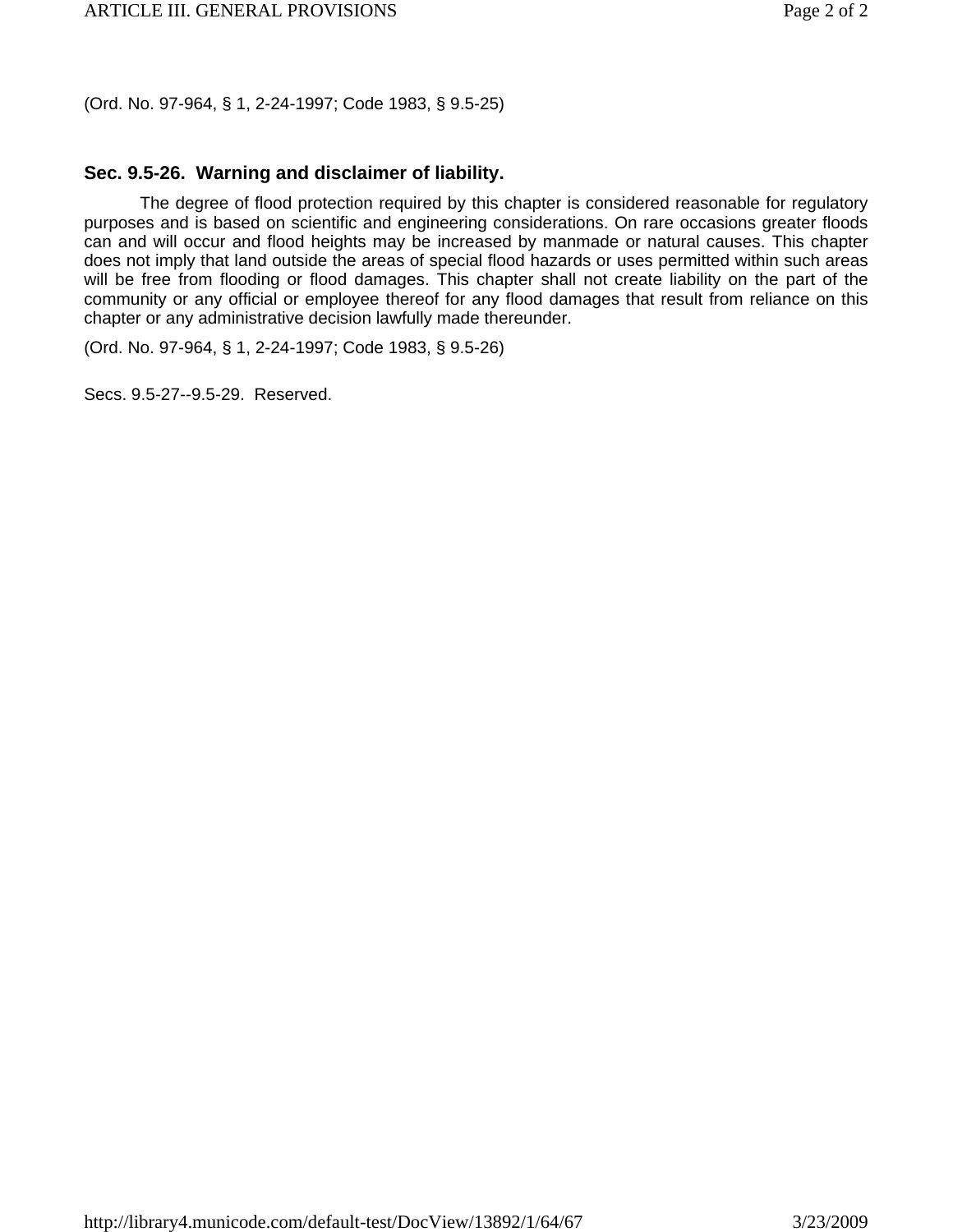## **ARTICLE IV. ADMINISTRATION**

### **Sec. 9.5-30. Designation of the floodplain administrator.**

The building official is hereby appointed the floodplain administrator to administer and implement the provisions of this chapter and other appropriate sections of 44 CFR (National Flood Insurance Program Regulations) pertaining to floodplain management.

(Ord. No. 97-964, § 1, 2-24-1997; Code 1983, § 9.5-30)

### **Sec. 9.5-31. Duties and responsibilities of the floodplain administrator.**

Duties and responsibilities of the floodplain administrator shall include, but not be limited to, the following:

> (1) Maintain and hold open for public inspection all records pertaining to the provisions of this chapter.

> (2) Review the permit application to determine whether the proposed building site, including the placement of manufactured homes, will be reasonably safe from flooding.

> (3) Review, approve or deny all applications for development permits required by adoption of this chapter.

> (4) Review permits for proposed development to assure that all necessary permits have been obtained from those federal, state or local governmental agencies (including Section 404 of the Federal Water Pollution Control Act Amendments of 1972, 33 U.S.C. 1334) from which prior approval is required.

> (5) Where interpretation is needed as to the exact location of the boundaries of the areas of special flood hazards (for example, where there appears to be a conflict between a mapped boundary and actual field conditions) the floodplain administrator shall make the necessary interpretation.

> (6) Notify, in riverine situations, adjacent communities and the state coordinating agency which is Texas Natural Resource Conservation Commission, prior to any alteration or relocation of a watercourse, and submit evidence of such notification to the Federal Emergency Management Agency.

> (7) Assure that the flood carrying capacity within the altered or relocated portion of any watercourse is maintained.

> (8) When base flood elevation data has not been provided in accordance with section 9.5-21, the floodplain administrator shall obtain, review and reasonably utilize any base flood elevation data and floodway data available from a federal, state or other source, in order to administer the provisions of article V.

> (9) When a regulatory floodway has not been designated, the floodplain administrator must require that no new construction, substantial improvements, or other development (including fill) shall be permitted within Zones A1-30 and AE on the community's FIRM, unless it is demonstrated that the cumulative effect of the proposed development, when combined with all other existing and anticipated development, will not increase the water surface elevation of the base flood more than one foot at any point within the community.

> (10) Under the provisions of 44 CFR Chapter 1, Section 65.12, of the National Flood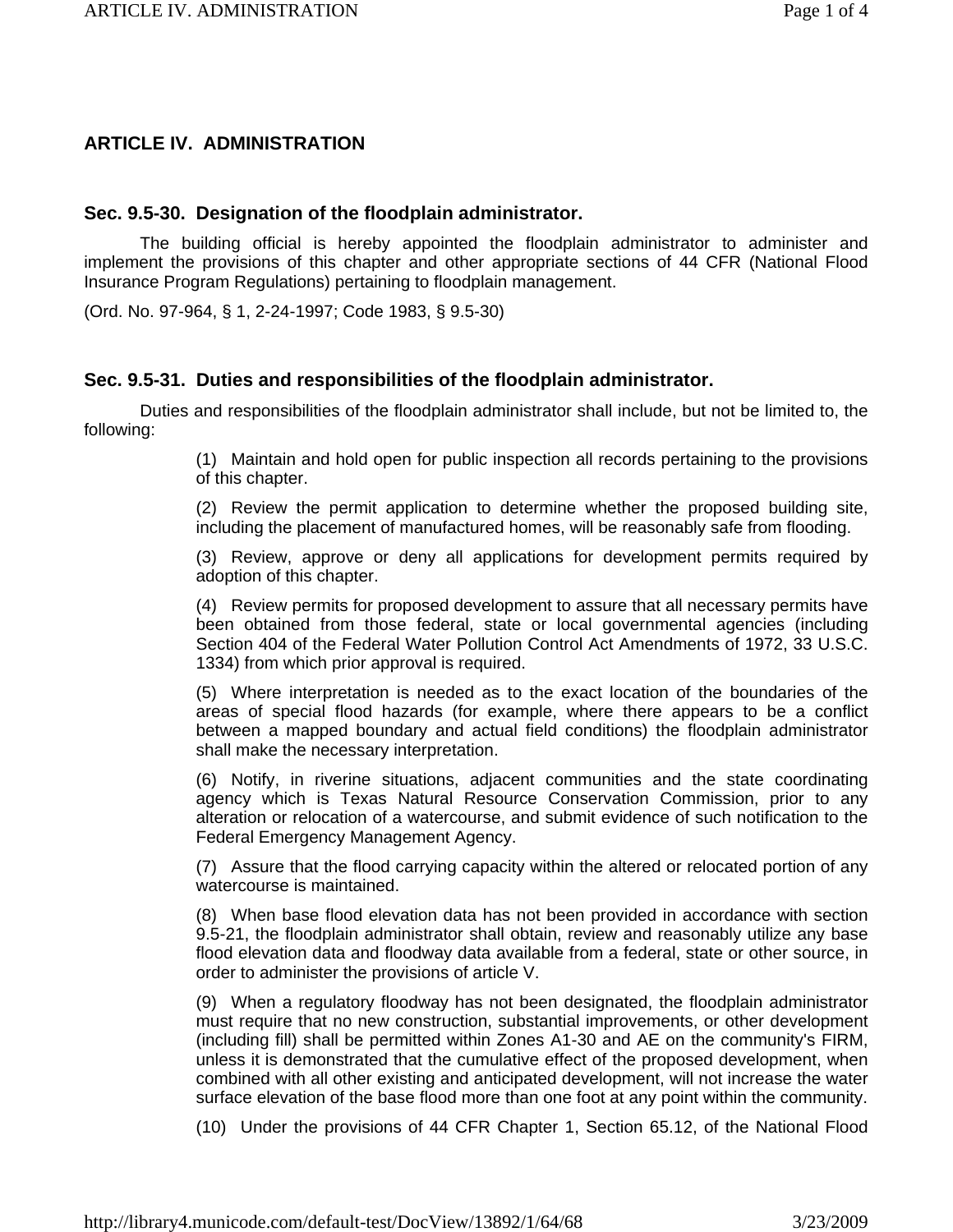Insurance Program regulations, a community may approve certain development in Zones A1-30, AE, AH, on the community's FIRM which increases the water surface elevation of the base flood by more than one foot, provided that the community first applies for a conditional FIRM revision through FEMA.

(Ord. No. 97-964, § 1, 2-24-1997; Code 1983, § 9.5-31)

### **Sec. 9.5-32. Permit procedures.**

(a) Application for a development permit shall be presented to the floodplain administrator on forms furnished by him and may include, but not be limited to, plans in duplicate drawn to scale showing the location, dimensions, and elevation of proposed landscape alterations, existing and proposed structures, including the placement of manufactured homes, and the location of the foregoing in relation to areas of special flood hazard. Additionally, the following information is required:

(1) Elevation (in relation to mean sea level), of the lowest floor (including basement) of all new and substantially improved structures;

(2) Elevation in relation to mean sea level to which any nonresidential structure shall be floodproofed;

(3) A certificate from a registered professional engineer or architect that the nonresidential floodproofed structure shall meet the floodproofing criteria of subsection 9.5-41(2);

(4) Description of the extent to which any watercourse or natural drainage will be altered or relocated as a result of proposed development;

(5) Maintain a record of all such information in accordance with subsection 9.5-31(1).

(b) Approval or denial of a development permit by the floodplain administrator shall be based on all of the provisions of this chapter and the following relevant factors:

(1) The danger to life and property due to flooding or erosion damage;

(2) The susceptibility of the proposed facility and its contents to flood damage and the effect of such damage on the individual owner;

- (3) The danger that materials may be swept onto other lands to the injury of others;
- (4) The compatibility of the proposed use with existing and anticipated development;

(5) The safety of access to the property in times of flood for ordinary and emergency vehicles;

(6) The costs of providing governmental services during and after flood conditions including maintenance and repair of streets and bridges, and public utilities and facilities such as sewer, gas, electrical and water systems;

(7) The expected heights, velocity, duration, rate of rise and sediment transport of the floodwaters and the effects of wave action, if applicable, expected at the site;

(8) The necessity to the facility of a waterfront location, where applicable;

(9) The availability of alternative locations, not subject to flooding or erosion damage, for the proposed use;

- (10) The relationship of the proposed use to the comprehensive plan for that area.
- (c) A fee as established by resolution of the city council shall be assessed.

(Ord. No. 97-964, § 1, 2-24-1997; Code 1983, § 9.5-32; Ord. No. 05-1616, § 2, 9-19-2005)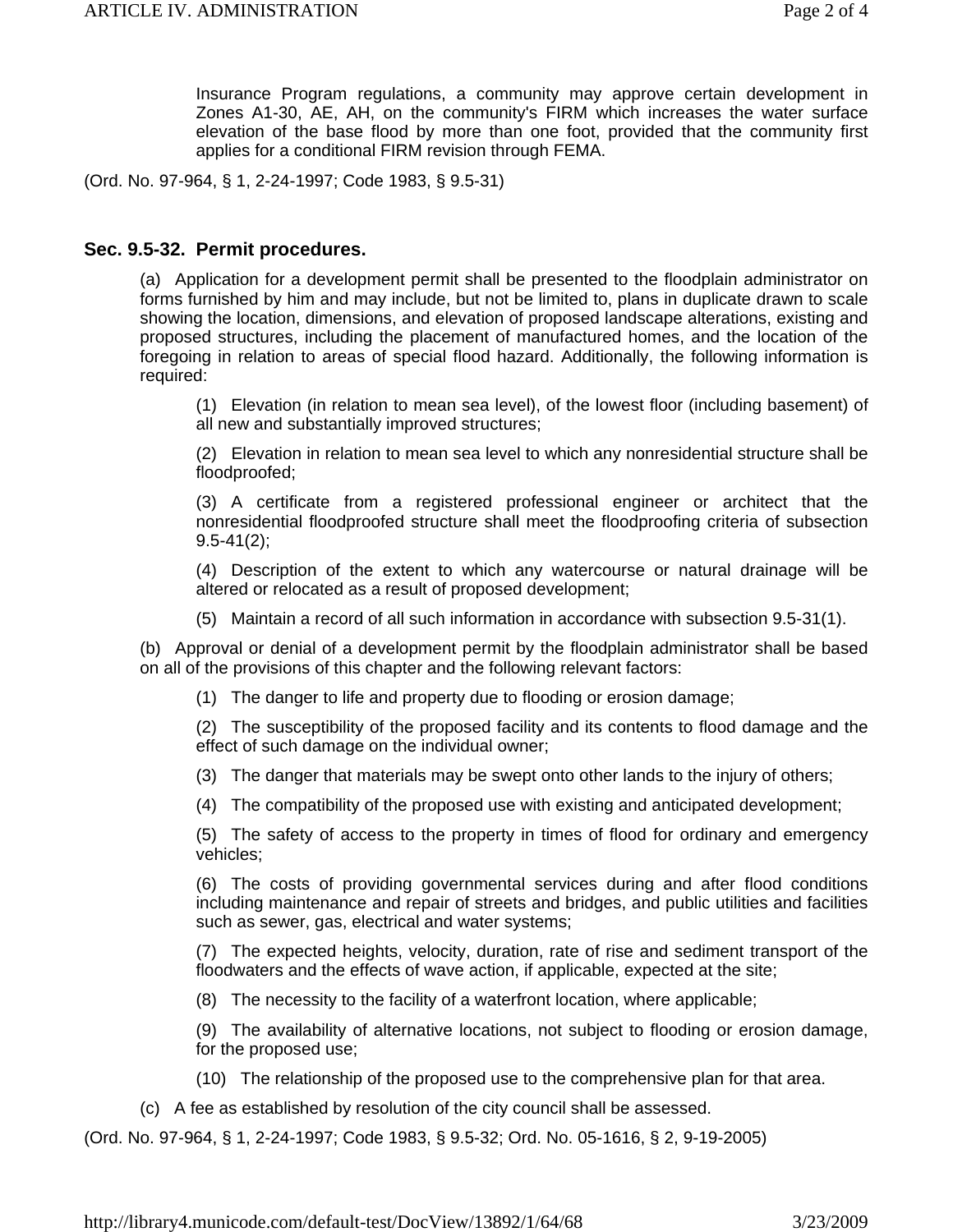### **Sec. 9.5-33. Variance procedures.**

(a) The appeal board as established by the community shall hear and render judgment on requests for variances from the requirements of this chapter.

(b) The appeal board shall hear and render judgment on an appeal only when it is alleged there is an error in any requirement, decision, or determination made by the floodplain administrator in the enforcement or administration of this chapter.

(c) Any person or persons aggrieved by the decision of the appeal board may appeal such decision in the courts of competent jurisdiction.

(d) The floodplain administrator shall maintain a record of all actions involving an appeal and shall report variances to the Federal Emergency Management Agency upon request.

(e) Variances may be issued for the reconstruction, rehabilitation or restoration of structures listed on the National Register of Historic Places or the State Inventory of Historic Places, without regard to the procedures set forth in the remainder of this chapter.

(f) Variances may be issued for new construction and substantial improvements to be erected on a lot of one-half acre or less in size contiguous to and surrounded by lots with existing structures constructed below the base flood level, providing the relevant factors in subsection 9.5-32(b) of this article have been fully considered. As the lot size increases beyond one-half acre, the technical justification required for issuing the variance increases.

(g) Upon consideration of the factors noted above and the intent of this chapter, the appeal board may attach such conditions to the granting of variances as it deems necessary to further the purpose and objectives of this chapter (section 9.5-3).

(h) Variances shall not be issued within any designated floodway if any increase in flood levels during the base flood discharge would result.

(i) Variances may be issued for the repair or rehabilitation of historic structures upon a determination that the proposed repair or rehabilitation will not preclude the structure's continued designation as a historic structure and the variance is the minimum necessary to preserve the historic character and design of the structure.

(j) Prerequisites for granting variances:

(1) Variances shall only be issued upon a determination that the variance is the minimum necessary, considering the flood hazard, to afford relief.

(2) Variances shall only be issued upon, (i) showing a good and sufficient cause; (ii) a determination that failure to grant the variance would result in exceptional hardship to the applicant, and (iii) a determination that the granting of a variance will not result in increased flood heights, additional threats to public safety, extraordinary public expense, create nuisances, cause fraud on or victimization of the public, or conflict with existing local laws or ordinances.

(3) Any applicant to whom a variance is granted shall be given written notice that the structure will be permitted to be built with the lowest floor elevation below the base flood elevation, and that the cost of flood insurance will be commensurate with the increased risk resulting from the reduced lowest floor elevation.

(k) Variances may be issued by a community for new construction and substantial improvements and for other development necessary for the conduct of a functionally dependent use provided that (i) the criteria outlined in subsections (a)--(i) above are met, and (ii) the structure or other development is protected by methods that minimize flood damages during the base flood and create no additional threats to public safety.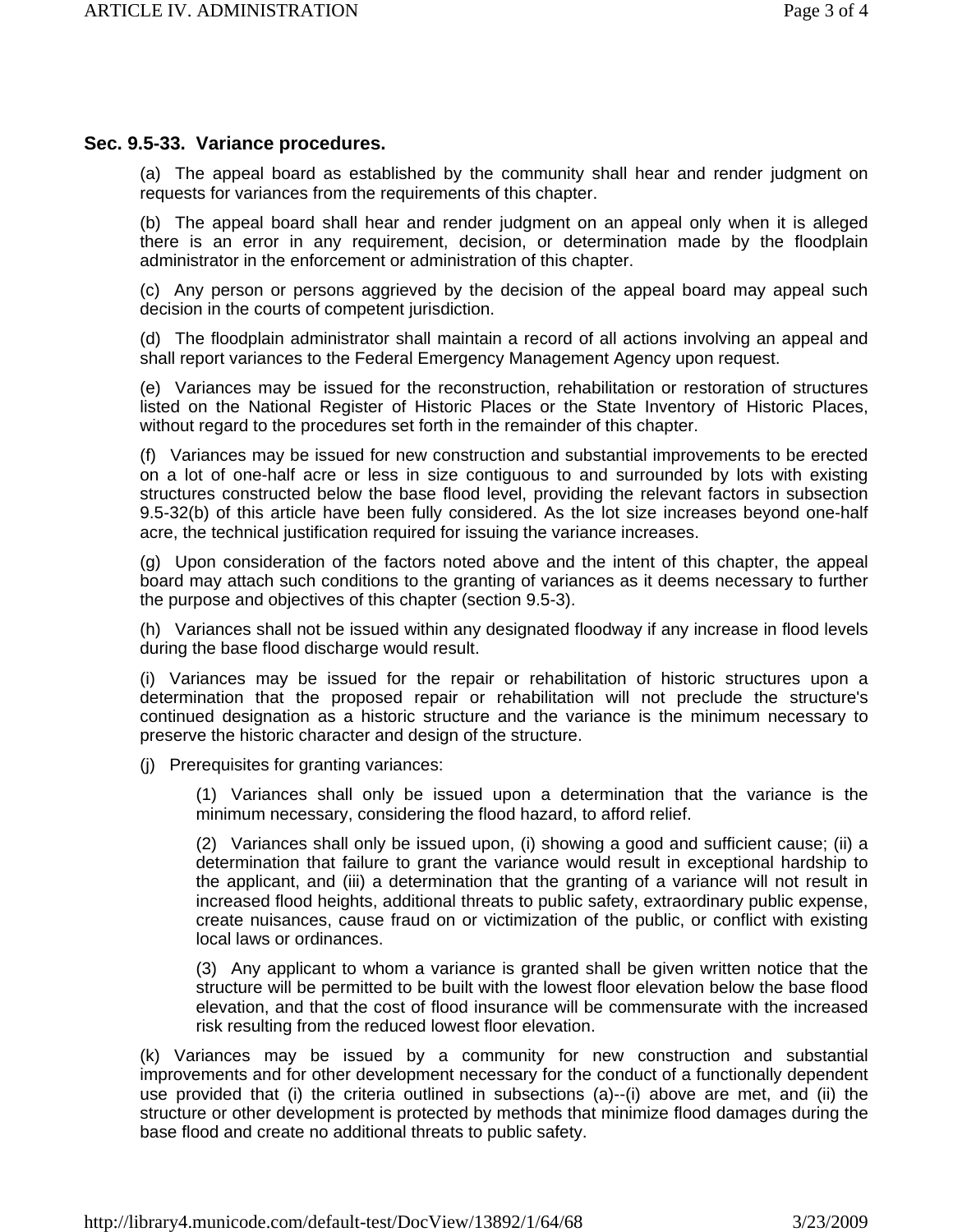(Ord. No. 97-964, § 1, 2-24-1997; Code 1983, § 9.5-39)

Secs. 9.5-34--9.5-39. Reserved.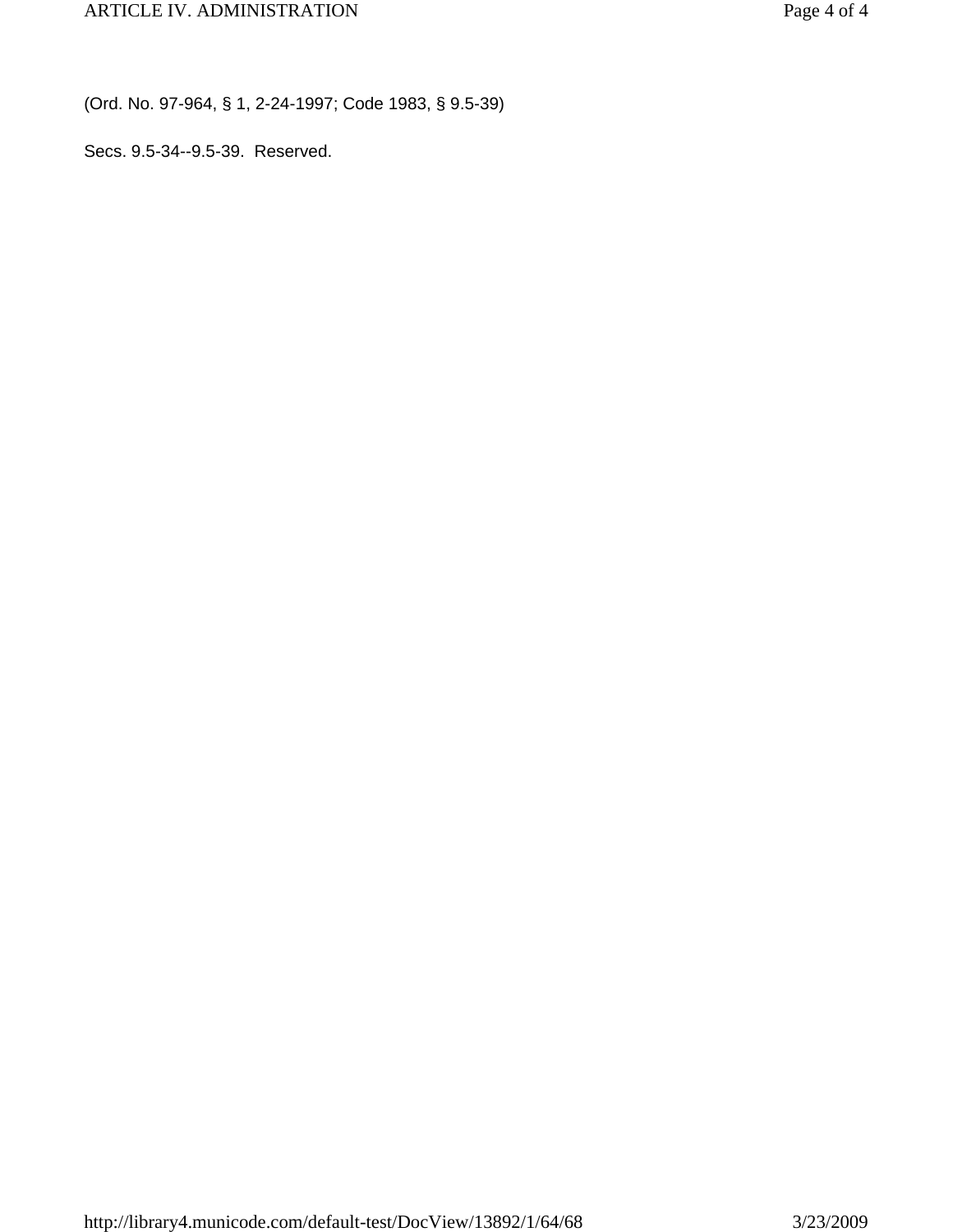## **ARTICLE V. PROVISIONS FOR FLOOD HAZARD REDUCTION**

### **Sec. 9.5-40. General standards.**

In all areas of special flood hazards the following provisions are required for all new construction and substantial improvements.

> (1) All new construction or substantial improvements shall be designed (or modified) and adequately anchored to prevent flotation, collapse or lateral movement of the structure resulting from hydrodynamic and hydrostatic loads, including the effects of buoyancy;

> (2) All new construction or substantial improvements shall be constructed by methods and practices that minimize flood damage;

> (3) All new construction or substantial improvements shall be constructed with materials resistant to flood damage;

> (4) All new construction or substantial improvements shall be constructed with electrical, heating, ventilation, plumbing, and air conditioning equipment and other service facilities that are designed and/or located so as to prevent water from entering or accumulating within the components during conditions of flooding;

> (5) All new and replacement water supply systems shall be designed to minimize or eliminate infiltration of floodwaters into the system;

> (6) New and replacement sanitary sewage systems shall be designed to minimize or eliminate infiltration of floodwaters into the system and discharge from the systems into floodwaters; and,

> (7) On-site waste disposal systems shall be located to avoid impairment to them or contamination from them during flooding.

(Ord. No. 97-964, § 1, 2-24-1997; Code 1983, § 9.5-40)

### **Sec. 9.5-41. Specific standards.**

In all areas of special flood hazards where base flood elevation data has been provided as set forth in (i) section 9.5-21, (ii) subsection 9.5-31(8), or (iii) subsection 9.5-42(c), the following provisions are required:

> (1) *Residential construction.* New construction and substantial improvement of any residential structure shall have the lowest floor (including basement), elevated to or above the base flood elevation. A registered professional engineer, architect, or land surveyor shall submit a certification to the floodplain administrator that the standard of this subsection as proposed in subsection 9.5-32(a)(1), is satisfied.

> (2) *Nonresidential construction.* New construction and substantial improvements of any commercial, industrial or other nonresidential structure shall either have the lowest floor (including basement) elevated to or above the base flood level or together with attendant utility and sanitary facilities, be designed so that below the base flood level the structure is watertight with walls substantially impermeable to the passage of water and with structural components having the capability of resisting hydrostatic and hydrodynamic loads and effects of buoyancy. A registered professional engineer or architect shall develop and/or review structural design, specifications, and plans for the construction,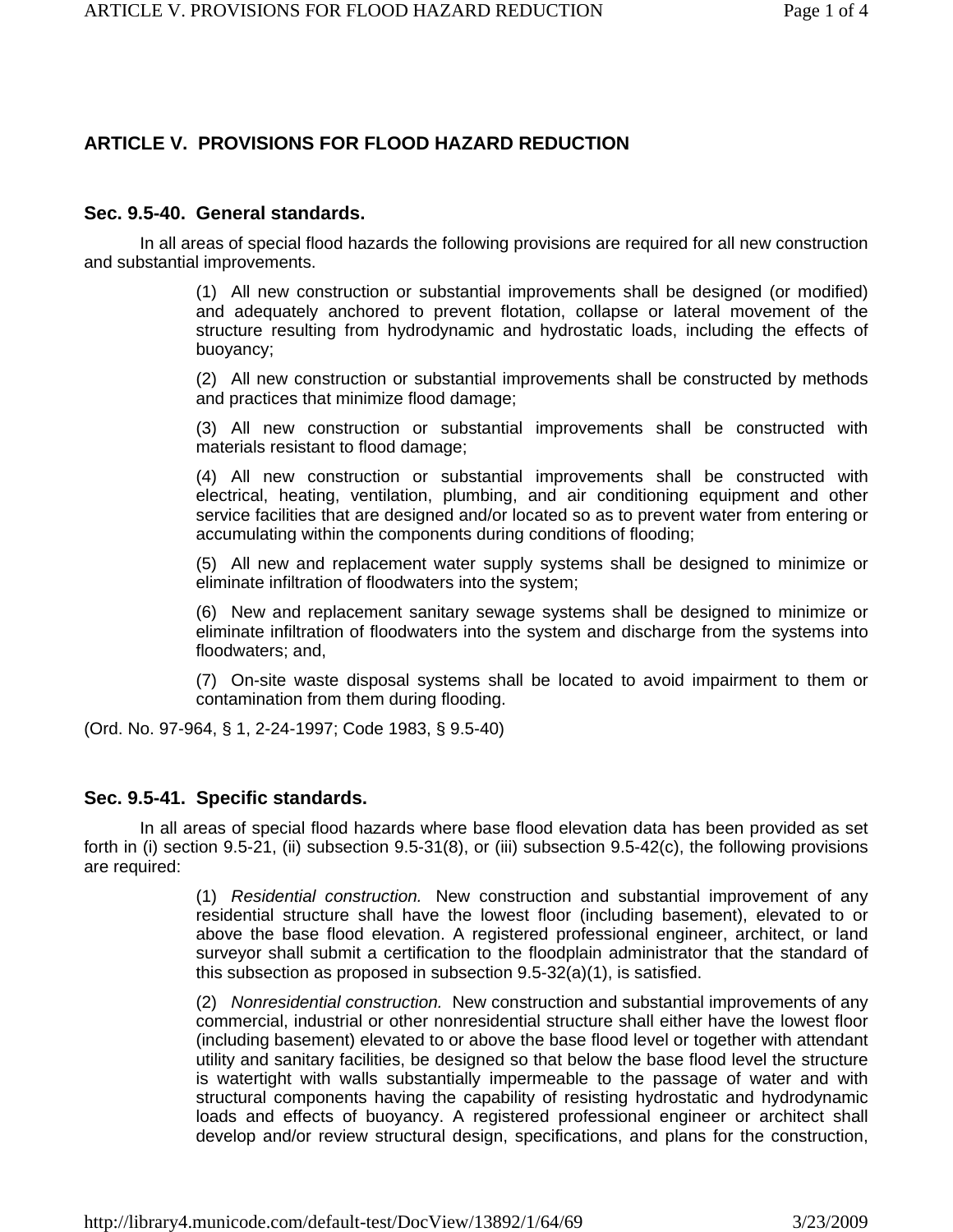and shall certify that the design and methods of construction are in accordance with accepted standards of practice as outlined in this subsection. A record of such certification which includes the specific elevation (in relation to mean sea level) to which such structures are floodproofed shall be maintained by the floodplain administrator.

(3) *Enclosures.* New construction and substantial improvements, with fully enclosed areas below the lowest floor that are usable solely for parking of vehicles, building access or storage in an area other than a basement and which are subject to flooding, shall be designed to automatically equalize hydrostatic flood forces on exterior walls by allowing for the entry and exit of floodwaters. Designs for meeting this requirement must either be certified by a registered professional engineer or architect or meet or exceed the following minimum criteria:

a. A minimum of two openings having a total net area of not less than one square inch for every square foot of enclosed area subject to flooding shall be provided.

b. The bottom of all openings shall be no higher than one foot above grade.

c. Openings may be equipped with screens, louvers, valves, or other coverings or devices provided that they permit the automatic entry and exit of floodwaters.

#### (4) *Manufactured homes:*

a. Require that all manufactured homes to be placed with Zone A on a community's FHBM or FIRM shall be installed using methods and practices which minimize flood damage. For the purposes of this requirement, manufactured homes must be elevated and anchored to resist flotation, collapse, or lateral movement. Methods of anchoring may include, but are not limited to, use of over-the-top or frame ties to ground anchors. This requirement is in addition to applicable state and local anchoring requirements for resisting wind forces.

b. Require that manufactured homes that are placed or substantially improved within Zones A1-30, AH, and AE on the community's FIRM on sites (i) outside of a manufactured home park or subdivision, (ii) in a new manufactured home park or subdivision, (iii) in an expansion to an existing manufactured home park or subdivision, or (iv) in an existing manufactured home park or subdivision on which a manufactured home has incurred "substantial damage" as a result of a flood, be elevated on a permanent foundation such that the lowest floor of the manufactured home is elevated to or above the base flood elevation and be securely anchored to an adequately anchored foundation system to resist flotation, collapse, and lateral movement.

c. Require that manufactured homes be placed or substantially improved on sites in an existing manufactured home park or subdivision with Zones A1-30, AH and AE on the community's FIRM that are not subject to the provisions of paragraph (4) of this section be elevated so that either:

1. The lowest floor of the manufactured home is at or above the base flood elevation, or

2. The manufactured home chassis is supported by reinforced piers or other foundation elements of at least equivalent strength that are no less than 36 inches in height above grade and be securely anchored to an adequately anchored foundation system to resist flotation, collapse, and lateral movement.

(5) *Recreational vehicles.* Require that recreational vehicles placed on sites within Zones A1-30, AH, and AE on the community's FIRM either (i) be on the site for fewer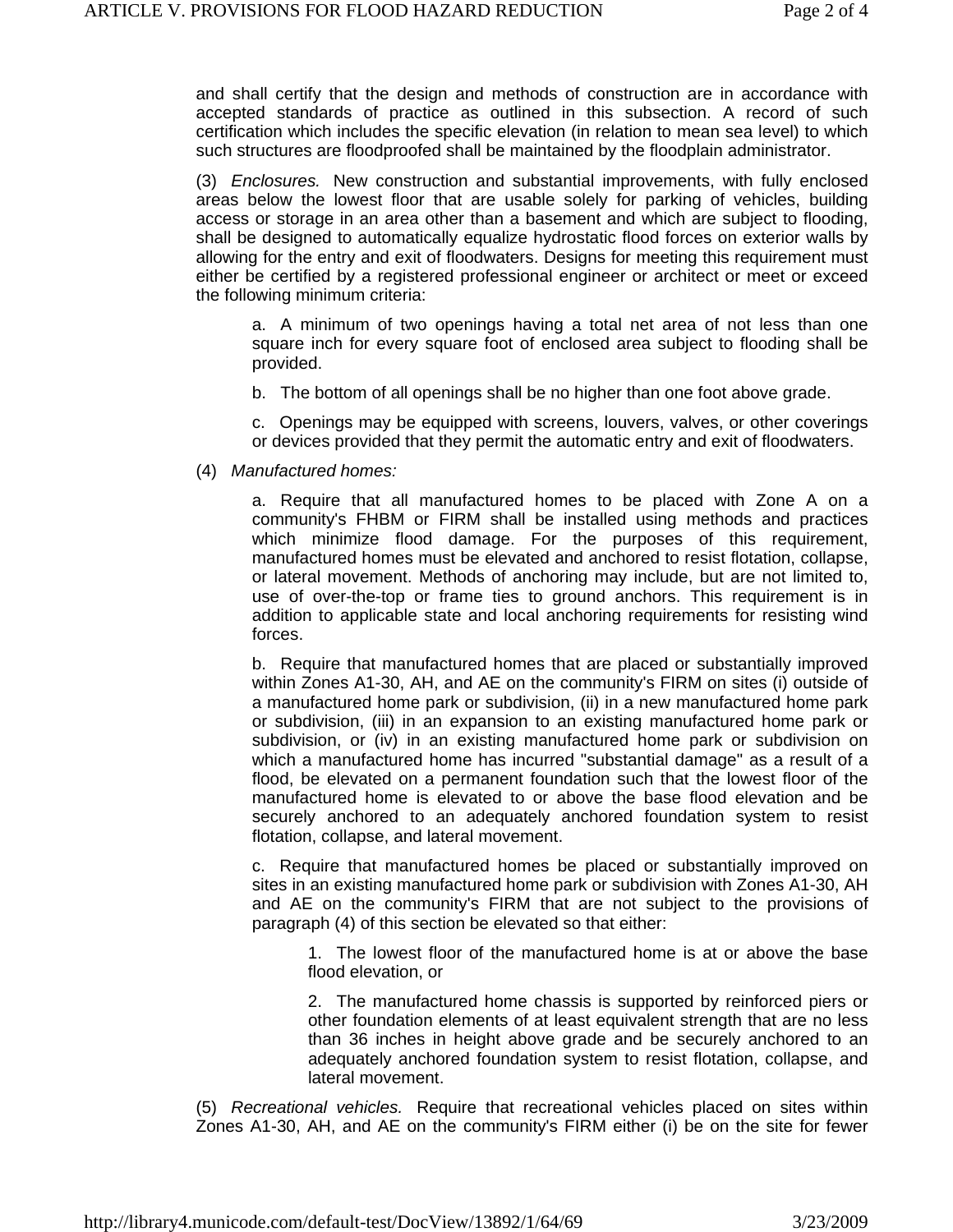than 180 consecutive days, (ii) be fully licensed and ready for highway use, or (iii) meet the permit requirements of subsection 9.5-32(a), and the elevation and anchoring requirements for "manufactured homes" in paragraph (4) of this section. A recreational vehicle is ready for highway use if it is on its wheels or jacking system, is attached to the site only by quick disconnect type utilities and security devices, and has no permanently attached additions.

(Ord. No. 97-964, § 1, 2-24-1997; Code 1983, § 9.5-41)

### **Sec. 9.5-42. Standards for subdivision proposals.**

(a) All subdivision proposals including the placement of manufactured home parks and subdivisions shall be consistent with sections 9.5-2, 9.5-3, and 9.5-4 of this chapter.

(b) All proposals for the development of subdivisions including the placement of manufactured home parks and subdivisions shall meet development permit requirements of section 9.5-22, section 9.5-33; and the provisions of Article V of this chapter.

(c) Base flood elevation data shall be generated for subdivision proposals and other proposed development including the placement of manufactured home parks and subdivisions which is greater than 50 lots or five acres, whichever is lesser, if not otherwise provided pursuant to section 9.5-21 or subsection 9.5-31(8) of this chapter.

(d) All subdivision proposals including the placement of manufactured home parks and subdivisions shall have adequate drainage provided to reduce exposure to flood hazards.

(e) All subdivision proposals including the placement of manufactured home parks and subdivisions shall have public utilities and facilities such as sewer, gas, electrical and water systems located and constructed to minimize or eliminate flood damage.

(Ord. No. 97-964, § 1, 2-24-1997; Code 1983, § 9.5-42)

### **Sec. 9.5-43. Standards for areas of shallow flooding (AO/AE zones).**

Located within the areas of special flood hazard established in section 9.5-21 are areas designated as shallow flooding. These areas have special flood hazards associated with the base flood depths of one to three feet where a clearly defined channel does not exist and where the path of flooding is unpredictable and where velocity flow may be evident. Such flooding is characterized by ponding or sheet flow; therefore, the following provisions apply:

> (1) All new construction and substantial improvements of residential structures have the lowest floor (including basement) elevated above the highest adjacent grade at least as high as the depth number specified in feet on the community's FIRM (at least two feet if no depth number is specified).

(2) All new construction and substantial improvements of nonresidential structures:

a. Have the lowest floor (including basement) elevated above the highest adjacent grade at least as high as the depth number specified in feet on the community's FIRM (at least two feet if no depth number is specified), or;

b. Together with attendant utility and sanitary facilities be designed so that below the base flood level the structure is watertight with walls substantially impermeable to the passage of water and with structural components having the capability of resisting hydrostatic and hydrodynamic loads of effects of buoyancy.

(3) A registered professional engineer or architect shall submit a certification to the floodplain administrator that the standards of this section, as proposed in subsection 9.5